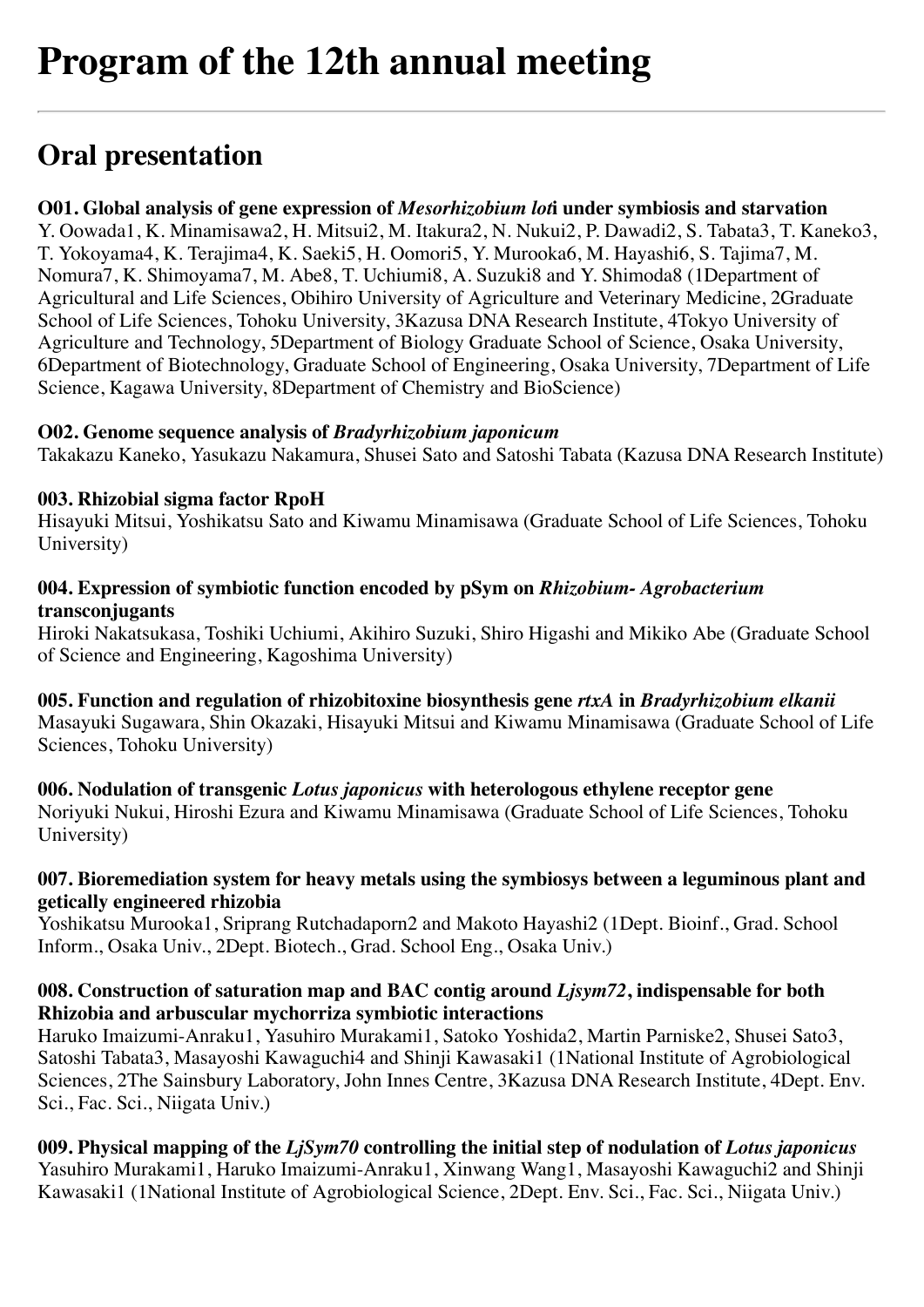# **010. Molecular identification of genes conferring hypernodulation in** *Lotus japonicus* **and** *Glycine max*

Rieko Nishimura1, Masaki Hayashi2, Guo-Jiang Wu3, Hiroshi Kouchi3, Yasuhiro Murakami3, Haruko Imaizumi-Anraku3, Shinji Kawasaki3, Shoichiro Akao3, Masayuki Ohmori1, Mamoru Nagasawa2, Kyuya Harada2 and Masayoshi Kawaguchi4 (1Univ. of Tokyo, 2Chiba Univ., 3National Inst. Agrobio. Sci., 4Niigata Univ.)

# **011. Transformation of super root of** *Lotus corniculatus*

Yasuyo Kutsuna, Masatugu Hashiguchi and Ryo Akashi (Faculty of Agriculture, Miyazaki University)

# **012. Isolation of Endophytic Bacteria from Sweetpotato and Enhancement of Nitrogen-fixation of Diazotrophs by Coculture with Nonnitrogen-fixing Isolates**

Constancio A. Asis, Jr. and Katsuki Adachi (Department of Upland Farming Research, National Agricultural Research Center for Kyushu Okinawa Region (KONARC))

# **013. Nitrogen Fixation by Sugarcane Endophyte**

Atsushi Momose2, Keiko Nishimura1, Takahiro Hiyama1, Noriko Ishizaki1, Norikuni Ohtake1, Kuni Sueyoshi1, Yasuhiro Nakanishi3, Syoichiro Akao4 and Takuji Ohyama1 (1Facul. Agric., Niigata Univ., 2Graduate School of Sci. Tech., Niigata Univ., 3Tokyo Univ. Agric., 4Facul. Agric., Miyazaki Univ.)

#### **014. Change of poly P content in host plant roots during the colonization of arbuscular mycorrhizal fungi**

Ryo Ohtomo and Masanori Saito (National Institute of Livestock & Grassland Science)

# **015. Specific phospholipid fatty acid to identify and quantify the external hyphae of the arbuscular mycorrhizal fungus** *Gigaspora rosea*

Kazunori Sakamoto, Tomomi Iijima and Ryu Higuchi (Faculty of Horticulture, Chiba University)

# **016. β-Phenethylamine formation in adzuki bean root nodules**

Shinsuke Fujihara1, Junko Terakado1, 2 and Naoyoshi Nishibori3 (1National Agricultural Research Center, 2Japan Society for the Promotion Science, 3Shikoku University)

#### **017. Recognition of pathogen signals and defense signaling: Role of cell wall-bound apyrase in defense signaling and its regulation by pathogen signal molecules**

H. Takahashi1, Y. Hirakawa2, K. Morishita3, H. Yamashita1, T. Kawahara1, K. Yoshioka1, K. Toyoda1, Y. Inagaki1, M. Yamamoto1, Y. Ichinose1 and T. Shiraishi1 (1Laboratory of Plant Pathology & Genetic Engineering, Faculty of Agriculture, Okayama University, 2Nishikawa Rubber CO., Ltd., 3Wako Pure Chemical Industries, Ltd.)

#### **018. RiCDPK1 and RiCDPK2, the calucium-dependent protein kinase of potato, is localized to the plasma membrane, where they activate the HWC elicitor and suppressor signalling pathway of** *Phytophthora infestans*

N. Furuichi1, A. Hassan1, M. Oosawa1, K. Saitou2 and Masataka Kinjyo2 (1School of Science and Technology, Niigata University, 2Institute of Electonics, Hokkaido University)

# **019. Signal transduction and cell cycle control during elicitor-induced hypersensitive cell death in tobacco BY-2 cells**

Kazuyuki Kuchitsu, Takashi Watanabe and Yasuhiro Kadota (Dept. of Applied Biological Science/Genome & Drug Research Center, Tokyo University of Science)

#### **020. Effect of paper pot transfer method and deep placement of nitrogen fertilizer for maximum yield of soybean**

Kaushal Tewari1, Taketo Suganuma2, Hiroyuki Fujikake1, Norikuni Ohtake2, Kuni Sueyoshi2, Yoshihiko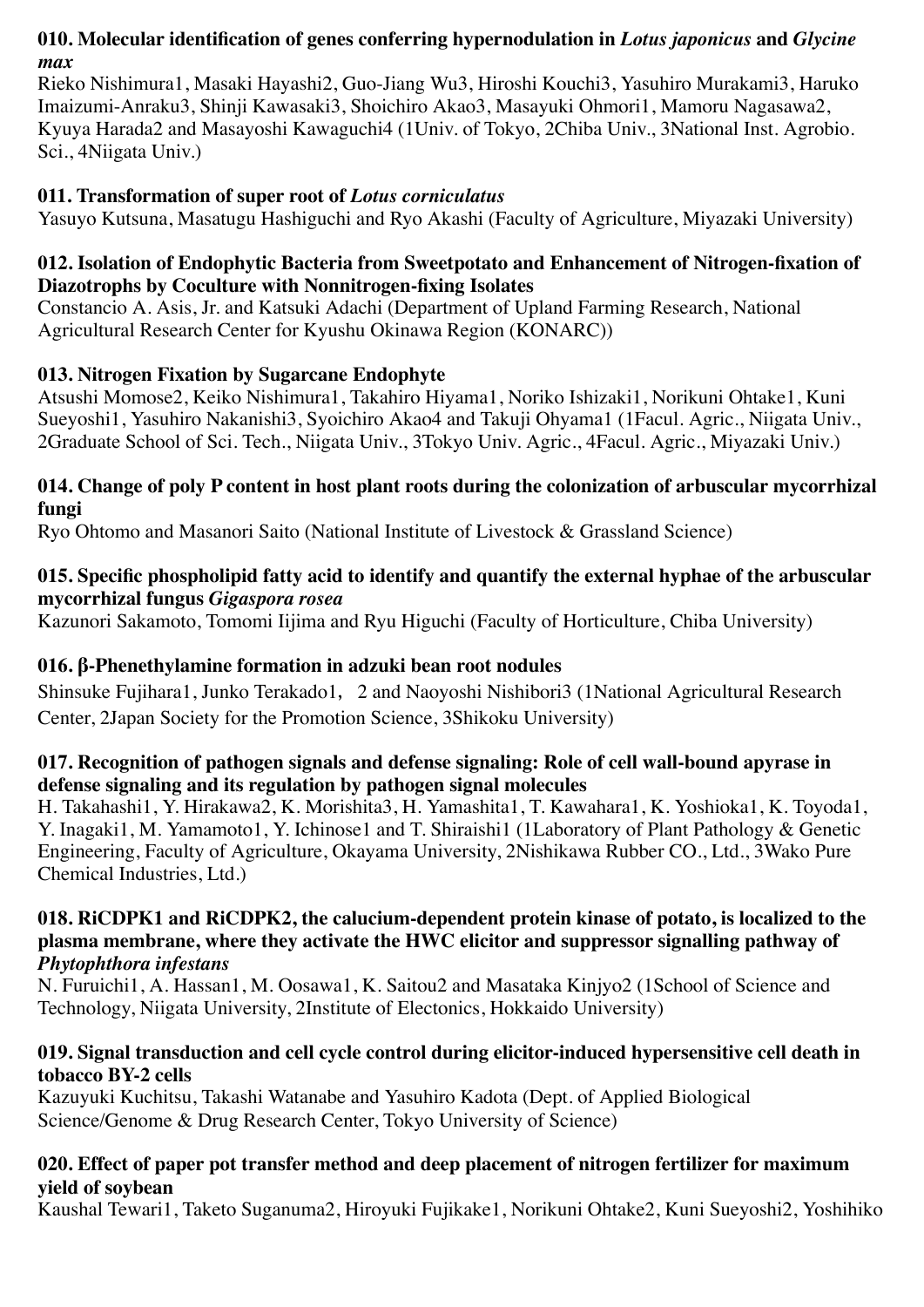Takahashi3 and Takuji Ohyama2 (1Graduate School of Science and Technology, Niigata University, 2Faculty of Agriculture, Niigata University, 3Niigata Crop Research Center)

# **021. Construction and analysis of activation-tagged lines of** *Lotus japonicus*

Ryujiro Imaizumi1, Nanako Kameya2, Ikuo Nakamura2, Sin-ichi Ayabe1 and Toshio Aoki1 (1Dept. Biol. Appl. Sci., Nihon Univ., 2Grad. Sc. Sci. & Technol., Chiba Univ.)

#### **022.** *Ljsym79***, a symbiotic mutant of** *Lotus japonicus* **that affects infection thread growth and alters root hair, trichome, and seed development**

Myra Tansengco1, Makoto Hayashi1, Haruko Imaizumi-Anraku2, Masayoshi Kawaguchi3 and Yoshikatsu Murooka1 (1Dept. Biotech., Grad. School. Eng., Osaka Univ., 2NIAS, 3Dept. Env. Sci., Fac. Sci., Niigata Univ.)

# **Poster Presentation**

#### **P01. Population of Nitrogen-fixing Bacteria in the Apoplast of Wildtype, Cultivated and Relative Species of Sugarcane in Tanegashima Island**

Constancio A. Asis, Jr.1, Katsuki Adachi1, Akira Sugimoto2, Kunihiro Ujihara2, Yoshifumi Terajima2 and Eiji Fukuhara2 (1Department of Upland Farming Research, KONARC, 2Department of Crop and Food Science, KONARC)

#### **P02. Mathematical modeling for vertical distribution of nodules in a root system** Jun-ichi IKEDA (National Agricultural Research Center for Western Region)

**P03. Promotion of seed germination and plant growth by inoculation of root endophytic fungi**

Sagiri Teshima and Kazunori Sakamoto (Graduate School of Science and Technology, Chiba University)

**P04. Glycosylation of flagellin in** *Pseudomonas syringae* **pv.** *glycinea* **determines HR-specificity** K. Takeuchi1, 2, F. Taguchi1, M. Eguchi1, Y. Inagaki1, K. Toyoda1, T. Shiraishi1 and Y. Ichinose1 (1Okayama Univ., 2National Institute of Agrobiological Sciences)

**P05. Three-dimensional analysis of actinorhizal nodule and hemoglobin gene in** *Alnus firma* Fuyuko Sasakura1, Norihito Kanamori2, 3, Katsumi Takenouchi1, Toshiki Uchiumi1, Akihiro Suzuki1, Shiro Higashi1, Hiroshi Oyaizu2, Jun-ichi Sugiyama3 and Mikiko Abe1 (1Dept. of Chemistry and BioScience, Kagoshima University, 2Dept. Global Agricultural Sciences, The University of Tokyo, 3National food Research Institute)

#### **P06. Dynamics of Organelles in Pathogenic Proteniaceous Elicitor-Induced Programmed Cell Death in Tobacco Cells**

Eri Nakamura, Tatsuaki Goh, Takashi Watanabe, Yasuhiro Kadota, Katsumi Higashi and Kazuyuki Kuchitsu (Department of Applied Biological Science, Tokyo University of Science)

# **P07. Bacterial flora on Leaf Sheaths of Intact Rice Plants**

H. Shinohara, J. Enya, S. Tsushima, S. Yoshida and T. Tsukiboshi (National Institute for Agro-Environmental Sciences)

# **P08. Response of Cu/Zn-SOD in pea to pathogenic signal molecules**

T. Kasai, K. Ono, K. Toyoda, Y. Inagaki, M. Yamamoto, Y. Ichinose and T. Shiraishi (Laboratory of Plant Pathology and Genetic Engineering, College of Agriculture, Okayama University)

# **P09. Application of improved nitrogen-fixing bacteria to the rice cultivation**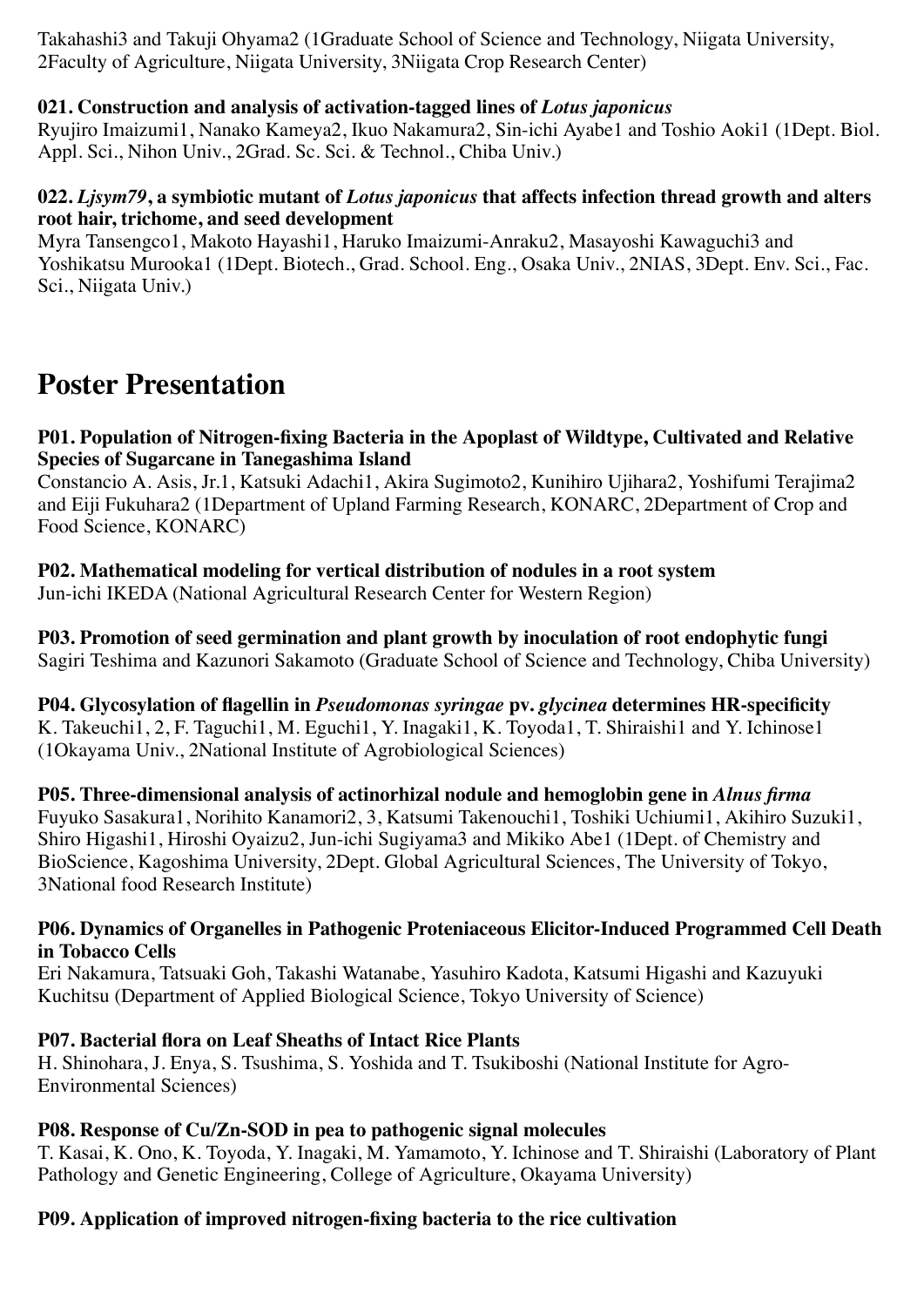Makoto Hidaka (Graduate School of Agricultural and Life Sciences, The university of Tokyo)

# **P10. Characterization of Two Nonsymbiotic globin genes in** *Lotus japonicus*

Yoshikazu Shimoda1, Toshiki Uchiumi2, Akihiro Suzuki2, Keishi Senoo3, Shusei Sato4, Satoshi Tabata4, Mikiko Abe2 and Shiro Higashi2 (1Graduate School of Science of Engineering, 2Faculty of Science, Kagoshima University, 3Faculty of Bioresources, Mie University, 4Kazusa DNA Research Institute)

#### **P11. Endophytic colonization of a rice variety for feeding by the nitrogen-fixing bacterium** *Herbasprillum* **sp. A46**

Rowena H. Oane1, Yasuo Ando1, Kenji Sato2, Ryouji Kobayashi2 and Ikuo Hattori2 (1JIRCAS, 2KONARC)

# **P12. The efficacy of RNAi in roots and nodules of** *Lotus japonicus*

Hirotaka Kumagai and Hiroshi Kouchi (National Institute of Agrobiological Sciences)

# **P13. Accumulation of a sapogenin in the arbuscular mycorrhizas of** *Lotus japonicus*

Kohki Akiyama, Akira Nishikawa and Hideo Hayashi (Graduate School of Agriculture and Biological Sciences, Osaka Prefecture University)

# **P14. Expression analysis of SNARE-like genes in** *Lotus japonicus*

Mai Ha Thu1, Yoshihiko Hirashima1, Takako Fuke1, Erika Asamizu2, Satoshi Tabata2, Kaoru Takegawa1, Mika Nomura1 and Shigeyuki Tajima1 (1Faculty of Agriculture, Kagawa university, 2Kazusa DNA Research Institute)

#### **P15. Identification of genes responsible for the Fix- and Exo- phenotype of** *Mesorhizobium loti* **mutant** *exo22*

Elina Mishima, Haruko Imaizumi-Anraku, Masayoshi Kawaguchi and Kazuhiko Saeki (Grad. Sch. Sci., Osaka Univ. & Grad. Sch. Arts Sci., Univ. Tokyo)

#### **P16. Comprehensive analysis of gene expression in** *Lotus japonicus* **root nodules formed with** *Rhizobium etli*

Mari Banba1, Yasuhiro Ooki1, Hiroshi Kouchi2, Katsura Izui1 and Shingo Hata1 (1Grad. Sch. Biostudies, Kyoto Univ., 2National Institute of Agrobiological Sciences)

#### **P17. Analysis of** *mcp* **deletion mutants affecting on nodulation competition with wild type** *Sinorhizobium meliloti*

Shintarou Hirase1、Yuki Tsunamoto1、Tosiyuki Morisita1、Ikuyo Gotou1、Akira Tabuchi1、Birgit Scharf2, Paul Muschler2 and Ruediger Schmitt2 (1Dept. of Bioscience and Biotechnology, Faculty of Agriculture, Shinshu University, 2 Lehrstuhl fuer Genetik, Universitaet Regensburg)

# **P18. Genes for phytoalexin biosynthesis in** *Lotus japonicus*

Norimoto Shimada1, Tomoyoshi Akashi1, Toshio Aoki1, Shusei Sato2, Yasukazu Nakamura2, Satoshi Tabata2, Shin-ichi Ayabe1 (1Department of Applied Biological Sciences, Nihon University, 2 Kazusa DNA Research Institute)

# **P19. Structure and function of a Type III secretion system of** *Bradyrhizobium japonicum*

Hiroshi Nisizawa1, Shin-ichi Aizawa2 and Kiwamu Minamisawa1 (1Graduate School of Life Sciences, Tohoku University, 2Department of Biosciences, Teikyo University)

#### **P20. Involvement of** *Lotus japonicus* **dihydroflavonol 4-reductase in the biosynthesis of anthocyanin and condensed tannin**

Ryohsuke Sasaki1, Norimoto Shimada1, Toshio Aoki1, Shusei Sato2, Yasukazu Nakamura2, Satoshi Tabata2, Shin-ichi Ayabe1 (1Depertment of Applied Biological Sciences, Nihon University, 2Kazusa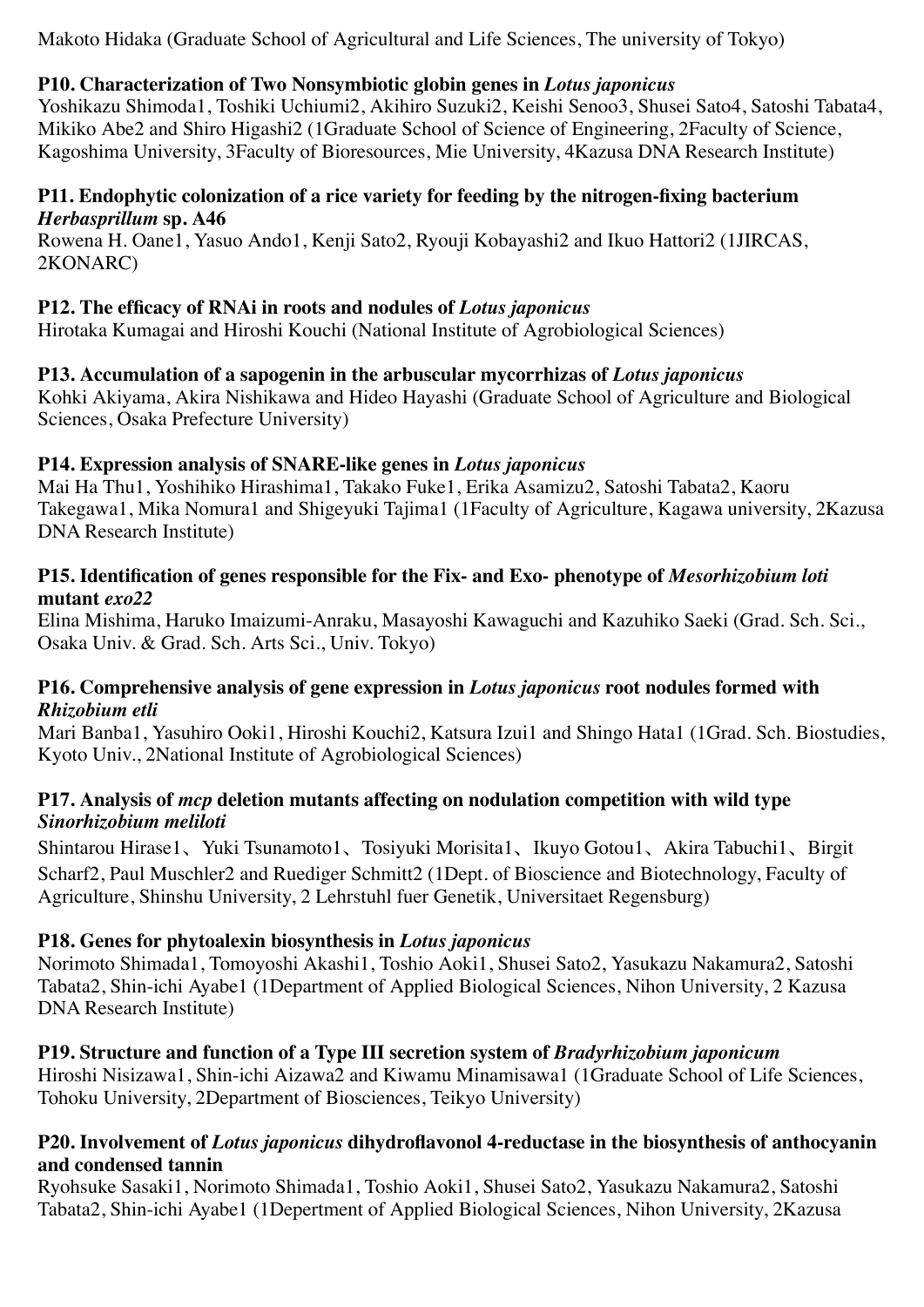#### **P21. Growth and morphological characteristics of** *Frankia* **isolated from the root nodules of 4 actinorhizal plants**

Chiharu Tani, Daisuke Katayama and Hideo Sasakawa (Faculty of Agriculture, Okayama University)

### **P22. Phosphate solubilizing bacteria as a plant growth promoting rhizobacteria in aluminium-toxic soil**

Dolly Damarjaya Iriani, Keishi Senoo, Masaya Nishiyama, Shigeto Otsuka and Satoshi Matsumoto (Graduate School of Agricultural and Life Sciences, The University of Tokyo)

#### **P23. Utilization of an ordered overlapping cosmid bank of** *Mesorhizobium loti* **MAFF303099: construction and some properties of mutants with genome deletions**

Yoshiyuki Hattori1, Hirofumi Omori1, Noriko Kaseda1, Takakazu Kaneko2, Satoshi Tabata2 and Kazuhiko Saeki1 (1Department of Biology, Graduate School of Science, Osaka university, 2Kazusa DNA Institute)

# **P24. Macroarray analysis of** *Lotus japonicus* **Fix- mutant** *sym75*

Norio Suganuma1, Atsuko Yamamoto1, Takashi Kato1, Takeshi Okada1, Masayoshi Kawaguchi2 and Hiroshi Kouchi3 (1Aichi University of Education, 2Niigata University, 3National Institute of Agrobiological Sciences)

# **P25. The effect of glycine betaine on nodulation ability and growth of root nodule bacteria**

Kaori Shimizu1, Shun Kubota1, Yuko Yoshida1, Katsuichi Tsuchida2, Tomoyuki Machi2, Hideyuki Kaji2, Hiroshi Masuda1 and Takuji Ohwada1 (1Obihiro University of Agriculture and Veterinary Medicine, 2Tokachi Agricultural Cooperative)

# **P26. Phenotypical analysis of early nodulation mutant** *Ljsym73*

Makoto Yoshikawa1, Takaki Maekawa1, Makoto Hayashi1, Masayoshi Kawaguchi2 and Yoshikatsu Murooka1 (1Dept. Biotech., Grad. School Eng., Osaka Univ., 2Dept. Env. Sci., Fac. Sci., Niigata Univ.)

#### **P27. Endogenous levels of polyamines in leguminous plants during nodule development**

Junko Terakado1, 2 and Shinsuke Fujihara1 (1National Agricultural Research Center, 2Japan Society for the Promotion of Science)

#### **P28. New mutants of** *Lotus japonicus* **are involved in nodule development**

Kouji Yano1, Makoto Hayashi1, Masayoshi Kawaguchi2 and Yoshikatsu Murooka1 (1Dept. Biotech., Grad. School Eng., Osaka Univ., 2Dept. Env. Sci., Fac. Sci., Niigata Univ.)

#### **P29. The present situation of the** *Lotus japonicus* **seed center**

Sachiko Isobe, Kiyosada Hiroi and Mitsuru Gau (National Agricultural Research Center for Hokkaido Region)

#### **P30. An attempt for isolation of novel** *Lotus japonicus* **symbiotic mutants by inoculation of** *Rhizobium etli*

Yasuhiro Ooki, Mari Banba, Katsura Izui and Shingo Hata (Grad. Sch. Biostudies, Kyoto Univ.)

# **P31. Investigation of the relationship between nitrogen fixation activity of soybean (***Glycine max* **L.)** nodule and distribution of photosynthetic products using  ${}^{13}N_2$  and  ${}^{11}CO_2$

N. Ohtake1, K. Sueyoshi1, H. Fujikake2, S.Ishikawa2, A. Osa3, M. Koizumi3, S. Watanabe3, T Sekine3, S. Fujimaki3, N.Ishioka3, S. Matsuhashi3, H.Uchida4, A. Tsuji4 and T. Ohyama1 (1Faculty of Agriculture, Niigata University, 2Graduate School of Sci. Tech., Niigata Univ., 3Department of Radiation Research for Enviroment and Resources, JAERI, 4Hamamatsu Photonics Co.)